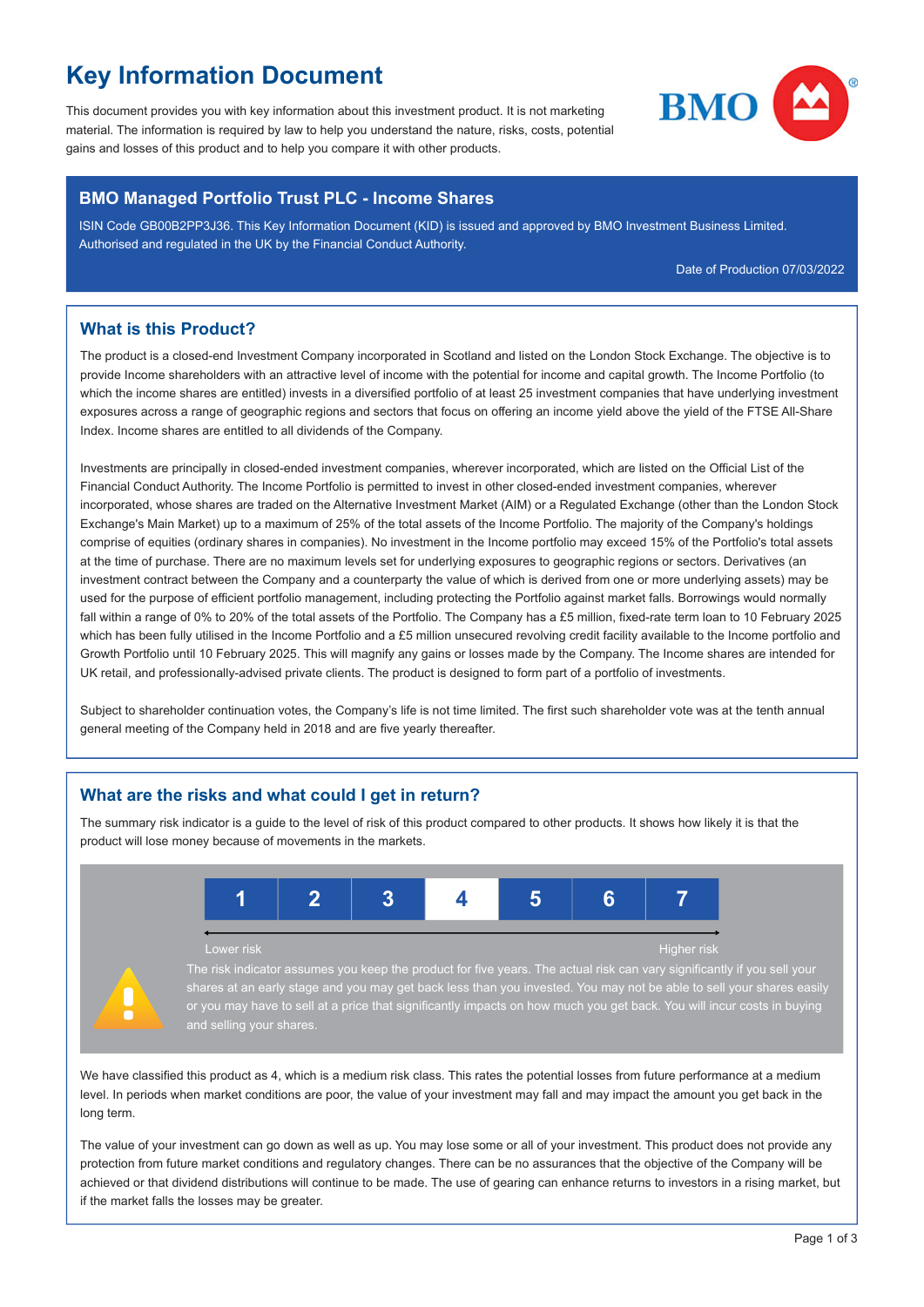## **What are the risks and what could I get in return? (continued)**

Assuming you invest £10,000, this table shows how your investment could perform and what you could get back over the next 5 years under different scenarios. You can compare them with the scenarios of other products. The scenarios presented are an estimate of future performance based on evidence from the past but are not an exact indicator. What you get will depend on how the market performs and how long you keep the investment. Market developments in the future cannot be accurately predicted. The scenarios shown are only an indication of some of the possible outcomes based on recent returns. Actual returns could be lower.

The figures shown include all the costs of the product itself, where applicable, but do not include all the costs that you may pay to your advisor or plan manager, or local transaction taxes.

| <b>Investment £10,000</b> |                                     |            |           |                                            |  |  |  |
|---------------------------|-------------------------------------|------------|-----------|--------------------------------------------|--|--|--|
| <b>Scenarios</b>          |                                     | 1 year     | 3 years   | 5 years<br>(Recommended<br>holding period) |  |  |  |
| <b>Stress scenario</b>    | What you might get back after costs | £1,920     | £6,482    | £5,663                                     |  |  |  |
|                           | Average return each year            | $-80.80\%$ | $-13.46%$ | $-10.75%$                                  |  |  |  |
| Unfavourable scenario     | What you might get back after costs | £8,711     | £8,210    | £8,043                                     |  |  |  |
|                           | Average return each year            | $-12.89%$  | $-6.36%$  | $-4.26%$                                   |  |  |  |
| Moderate scenario         | What you might get back after costs | £10,371    | £11,060   | £11,795                                    |  |  |  |
|                           | Average return each year            | 3.71%      | 3.42%     | 3.36%                                      |  |  |  |
| Favourable scenario       | What you might get back after costs | £12,176    | £14,693   | £17,058                                    |  |  |  |
|                           | Average return each year            | 21.76%     | 13.68%    | 11.27%                                     |  |  |  |

## **What happens if the Company is unable to pay out?**

The Company's shares are listed on the London Stock Exchange. Should the Company be liquidated, the amount you receive for your holding will be based on the value of assets available for distribution after all other liabilities, but before shareholders, have been paid. Shareholders in this company do not have the right to make a claim to the Financial Services Compensation Scheme in the event that the Company is unable to pay out.

#### **What are the costs?**

The Reduction in Yield (RIY) shows what impact the total costs you pay will have on the investment return you might get. The total costs take into account one-off, ongoing and incidental costs. The amounts shown below are the cumulative costs of the product itself depending on how long you remain invested. The figures assume you invest £10,000. The figures are estimates and may change in the future. The person selling or advising you about this product may charge you other costs. If so, that person will provide you with information about those costs and show you the impact that all costs will have on your investment over time.

| <b>Investment £10,000</b>                |                             |                              |                           |  |  |  |
|------------------------------------------|-----------------------------|------------------------------|---------------------------|--|--|--|
| <b>Scenarios</b>                         | If you cash in after 1 year | If you cash in after 3 years | If you cash in at 5 years |  |  |  |
| Total costs                              | £352                        | £1,053                       | £1,750                    |  |  |  |
| Impact on return (RIY) per year<br>3.42% |                             | 3.42%                        | 3.42%                     |  |  |  |